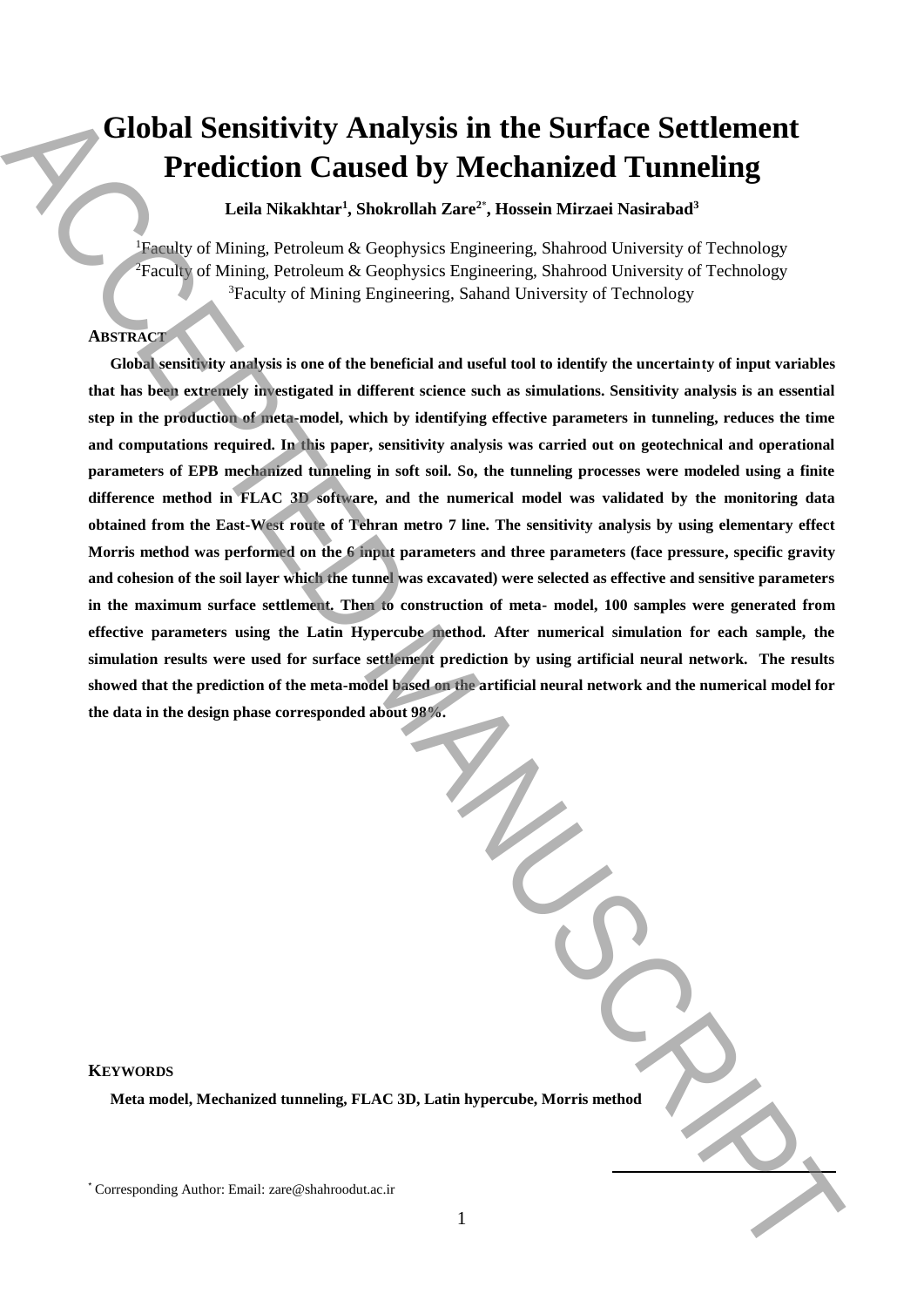## **1. Introduction**

For complex nonlinear problems such as mechanized tunneling, numerical simulation is very time consuming and requires a lot of computation. So, sensitivity analysis is a useful and effective strategy to reduce the number of effective parameters and also decrease the uncertainty in the model response due to the uncertainties of the model inputs. In general, sensitivity analysis is separated into two main concepts, local and global [1-5]. Global sensitivity analysis is the one of the approach of sensitivity analyses that search the variations of model response by changing all parameters at the same time [6].

# **2. Methodology**

In this paper, Morris elementary effect sensitivity analysis method was used to identify the important parameters in predicting the maximum surface settlement caused by tunneling process using earth pressure balance boring machine. Therefore, the finite difference method and the well-known software FLAC3D were used for numerical simulation, and subsequently the detection of sensitive parameters, 100 numerical simulations was performed for the prediction of the settlement using artificial neural network and the results were compared by the settlement simulation with initial geotechnical parameters.

## **3. Results and Discussion**

Among the geotechnical parameters, the specific gravity of the first and second layers, the cohesion of the first, second and third layers and also the face pressure as an operating parameter gauges for sensitivity analysis were selected. Their input values were based on the results of in situ and laboratory tests of soil samples for different depths of the selected section.

The results of each simulation were collected by considering vertical displacement as the final result and the parameters related to the sensitivity analysis including absolute mean value and standard deviation were calculated. As can be seen from Figures 1 and 2, face pressure and cohesion of second layer have the highest absolute mean value and standard deviation, indicating the high interaction of these two parameters with the rest of the parameters along with their high impact. To select the third parameter, the final result of the settlement after 30 steps of excavation was used which this parameter is the specific weight of the second layer. Let the substitution of the numerical model was confirmed. The numerical model was confirmed. Accepted was continued in the numerical model was confirmed. Accepted was confirmed. Accepted was continued by the numerical mo



**Figure 1. Absolute mean values and standard deviation for the 6 selected parameters after 12 excavation steps** 





In order to create a meta-model, 100 samples using the Latin hypercube random data generation method were generated and then three-dimensional numerical simulations were performed for them. Using simulation results for every samples, 1500 data were prepared to predict the neural network. The results of artificial neural network for all three types of training, testing, and validation data are presented in Table 1.

### **Table1. The results of ANN prediction**

| step        | <b>Regression</b><br>factor | Mean<br>square<br>error | <b>Number</b><br>of<br>samples |  |
|-------------|-----------------------------|-------------------------|--------------------------------|--|
| Training    | 0.9837                      | $4.93*10^{-4}$          | 1050                           |  |
| <b>Test</b> | 0.9825                      | $6.26*10^{-4}$          | 225                            |  |
| Validation  | 0.9814                      | $6.61*10^{-4}$          | 225                            |  |

#### **4. Conclusions**

The most important results of this paper are as follows:

The model constructed with initial geotechnical values with an error rate of about 10% showed acceptable concordance with the monitoring data and the validity